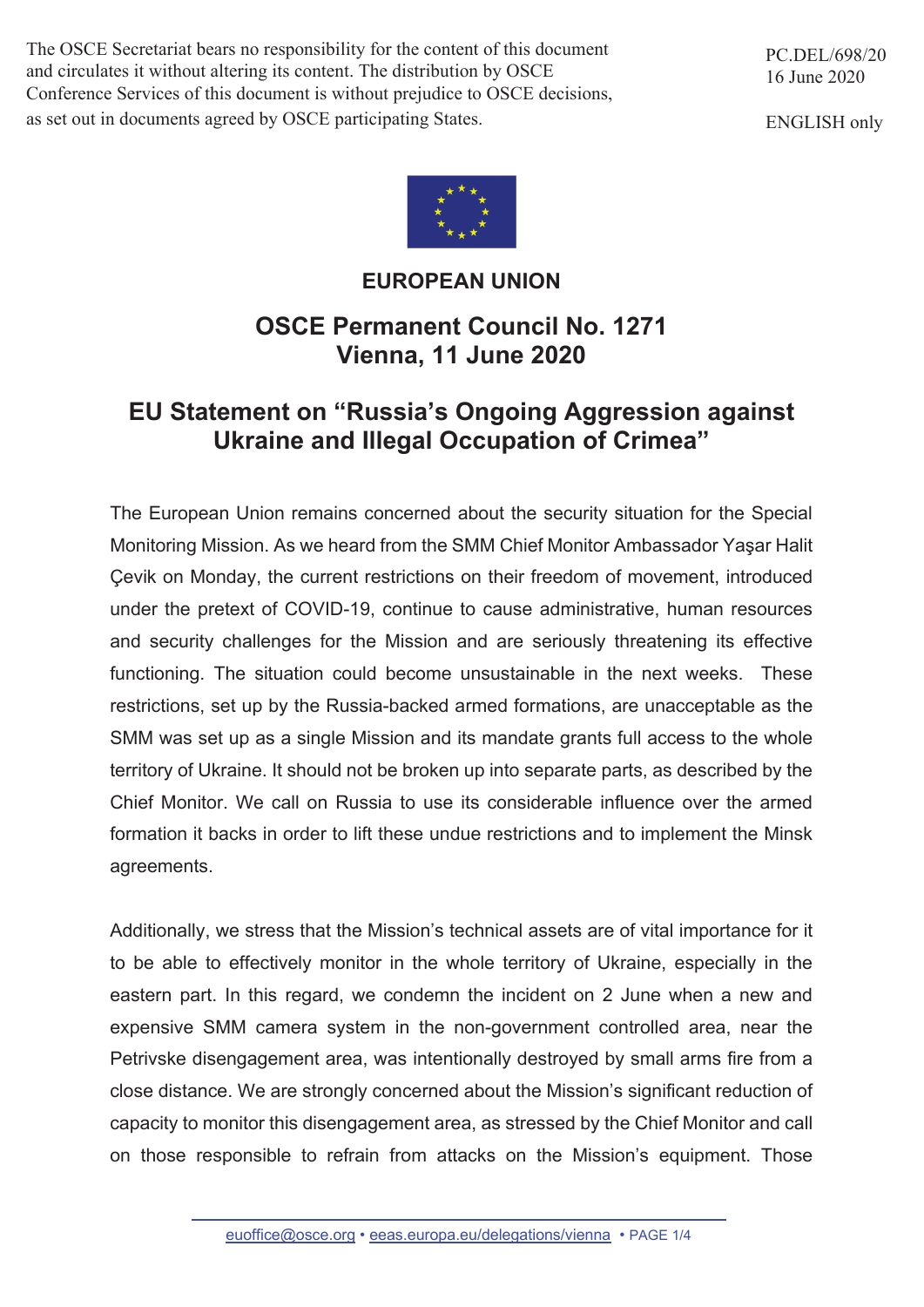responsible for any wilful damage, destruction or loss of SMM UAVs and other assets should be held accountable, both politically and financially.

The relevance of technical assets was also shown in the night of 4-5 June, when an SMM long-range UAV observed convoys of trucks, some in military style, entering and exiting Ukraine on a dirt road, in a non-government-controlled area of the Luhansk region where there are no border crossing facilities. SMM also observed two convoys on 5 June standing near dirt roads close to the border with the Russian Federation where there are no crossing facilities. This reporting demonstrates that the SMM is an invaluable source of information on what is really happening on the ground. We urge Russia to use its considerable influence over the armed formations it backs to ensure that the mandate of the SMM is respected, that the technical assets of the SMM are not damaged or destroyed and that the relevant parts of the Ukrainian-Russian border is properly controlled on the Russian side, in order to support implementing the Minsk agreements.

In times of increasing tensions, it is more important than ever to advance the work in the Trilateral Contact Group and the Normandy Format, which we fully support. The restoration of the full sovereignty and territorial integrity of Ukraine within its internationally recognized borders is key for a sustainable resolution of the conflict. We encourage the TCG, with its representatives from Russia, Ukraine and the OSCE, to achieve tangible progress in their discussions on a recommitment to a full and comprehensive ceasefire, the identification of further crossing points and disengagement areas, exchange of conflict-related detainees and an updated demining plan. We take positive note of Ukraine's decision to increase its political representation in the TCG. We commend the Ukrainian leadership for their constructive approach and the political will to negotiate an end to the conflict and call on Russia to act likewise, including within the Trilateral Contact Group.

We reiterate our utmost concern about the Russian presidential decree of April 2019 granting citizenship to inhabitants of the non-government controlled areas of Donetsk and Luhansk oblasts in a simplified procedure. We recall the EU guidance on territorial competence and non-recognition of passports issued on the basis of this decree and call on other participating States not to recognize them either.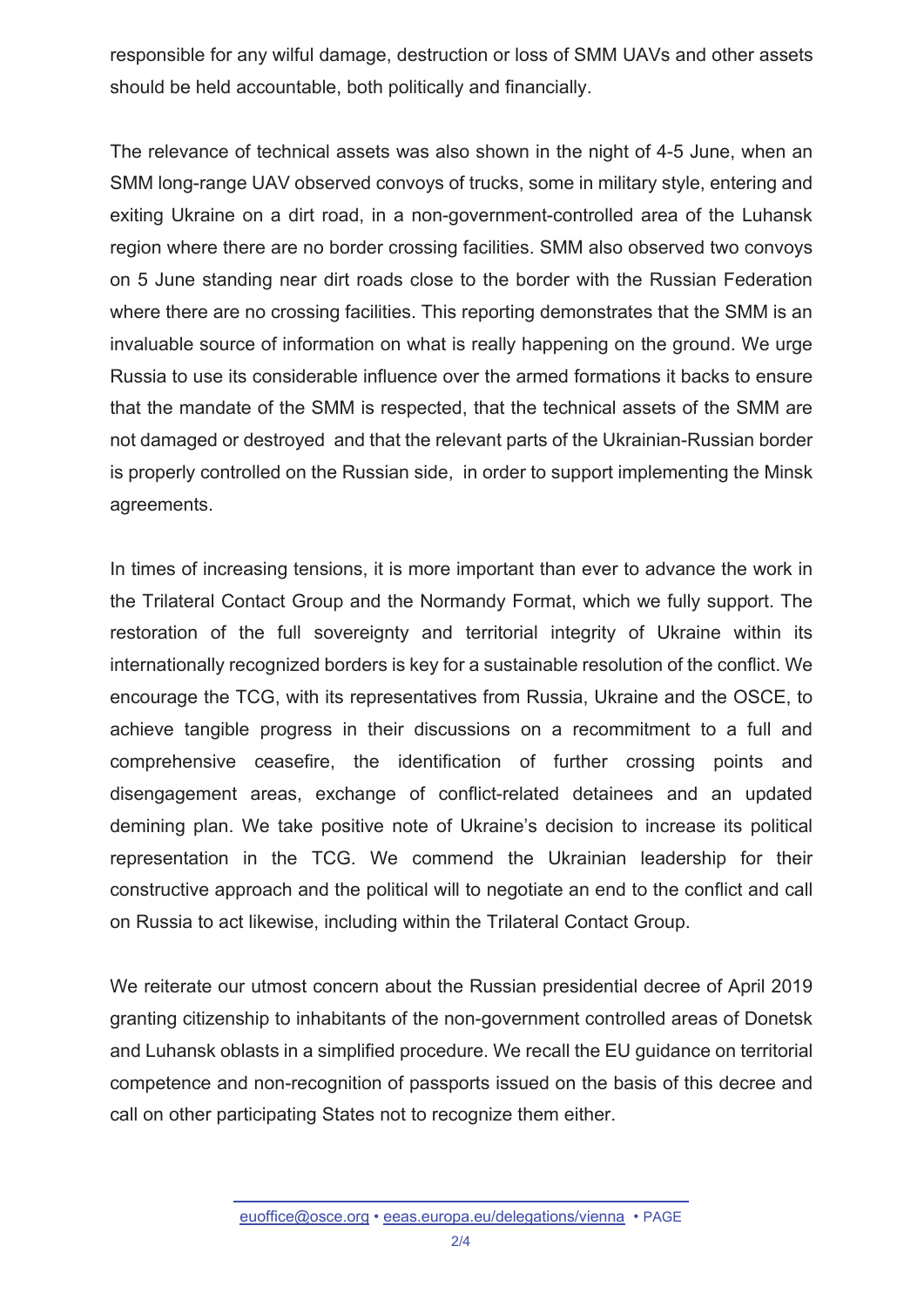The European Union remains deeply concerned about the dire situation of human rights and fundamental freedoms in the Ukraine's Autonomous Republic of Crimea and the City of Sevastopol since its illegal annexation by Russia, especially for persons belonging to ethnic or religious minorities. Over the past six years, residents of the peninsula, and in particular the Crimean Tatars, have been facing systematic restrictions of the human rights and fundamental freedoms, including freedom of expression, peaceful assembly, association, religion or belief. On 4 June, the so-called "Crimean Supreme Court" sentenced Artem Gerasimov to six years in prison for his peaceful Christian worship as one of Jehovah's Witnesses. Mr. Gerasimov is the second Jehovah's Witness to be imprisoned in Crimea under Russian law. Additionally, on 8 June, the case of Mustafa Jemilev, the leader of the Crimean Tartar community, was sent by the Russian Investigative Committee to the court. The EU calls for full compliance with international human rights standards in the Autonomous Republic of Crimea and the city of Sevastopol. We continue to urge the Russian Federation to ensure unimpeded access to international human rights monitoring missions and human rights non-governmental organisations to Crimea.

The EU remains firm in its call on all sides to swiftly and fully implement the Minsk agreements and honour their commitments in full in order to achieve a sustainable political solution to the conflict in line with OSCE principles and commitments. We call on Russia to fully assume its responsibility in this regard and to use its considerable influence over the armed formations it backs to meet the Minsk commitments in full. Respect for these principles and commitments must be restored. We again call on Russia to immediately stop fuelling the conflict by providing financial and military support to the armed formations, and we remain deeply concerned about the presence of Russian military equipment and personnel in areas held by Russia-backed armed formations. The duration of the European Union's economic sanctions against Russia is linked to the complete implementation of the Minsk agreements.

The EU recalls its unwavering support to the sovereignty, territorial integrity, unity and independence of Ukraine within its internationally recognised borders, and calls upon Russia to do likewise. We urge Russia to uphold these fundamental principles that it has itself invoked many times and to contribute, by acts and public pronouncements, to stabilising the situation and reversing moves that contravene these principles. We strongly condemn the clear violation of Ukrainian sovereignty and territorial integrity by